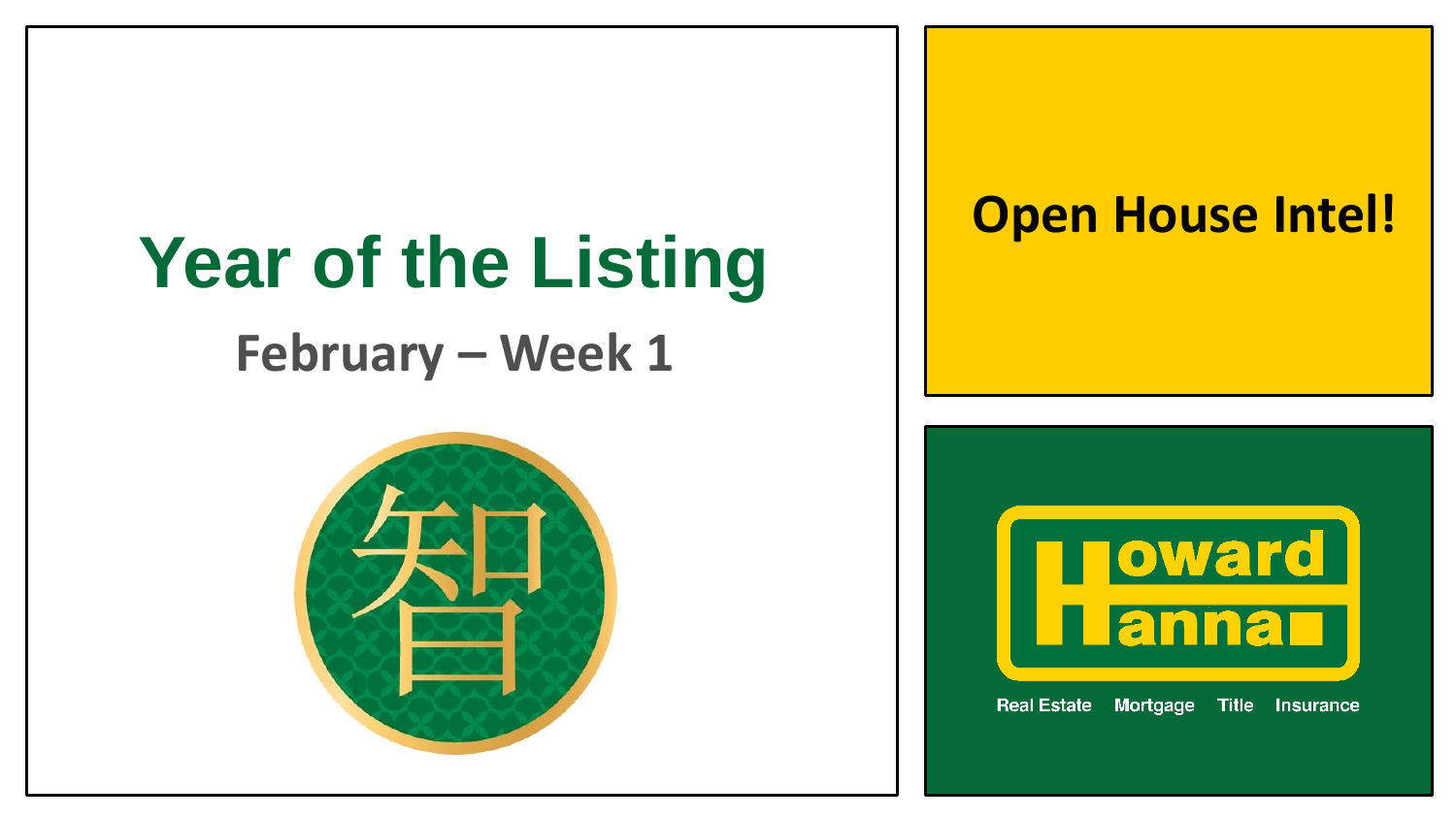### **Communication…**

- Great market intelligence starts with *great communication*: knowing what to say, how to say it…factual, valuable communication!
- Sometimes excellent communication is about *telling the story…*
- Sometimes, it's about *creating the story…*
- And sometimes, it's about *being the story!*



### **With FOUR weekends of Open House events,**  *WE ARE THE STORY!*

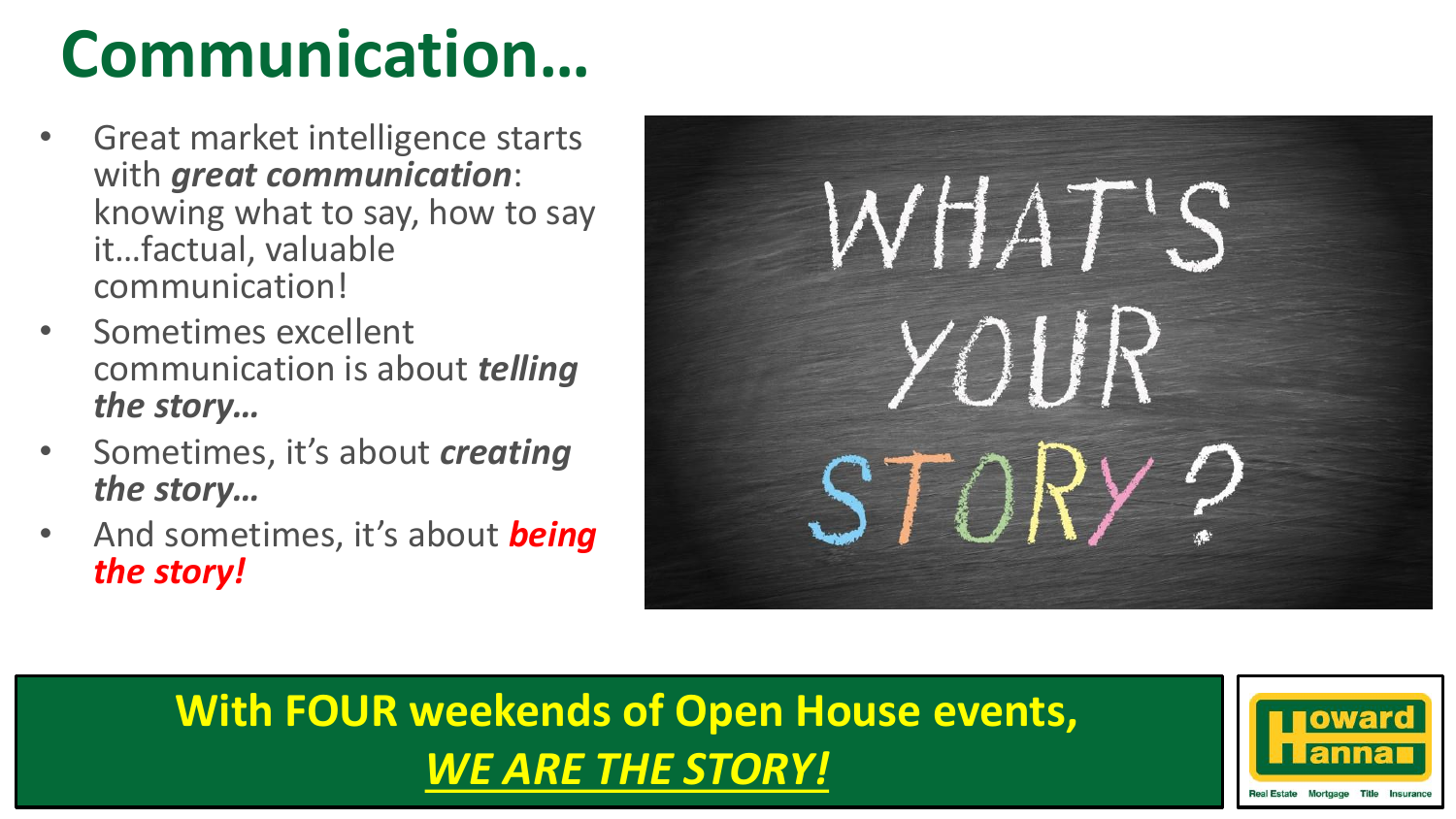### **We have** *more* **than just Market Intelligence…**



- We have *market wisdom*, and a proven track record that Open Houses lead to sales and *more listings*!
- We *drive* Market Intelligence by **showing up** in the market, then *sharing what we learn* with our clients & customers!

**It's your opportunity to get in front of prospective buyers AND sellers, shopping for a real estate agent who's both knowledgeable and IN THE GAME!**

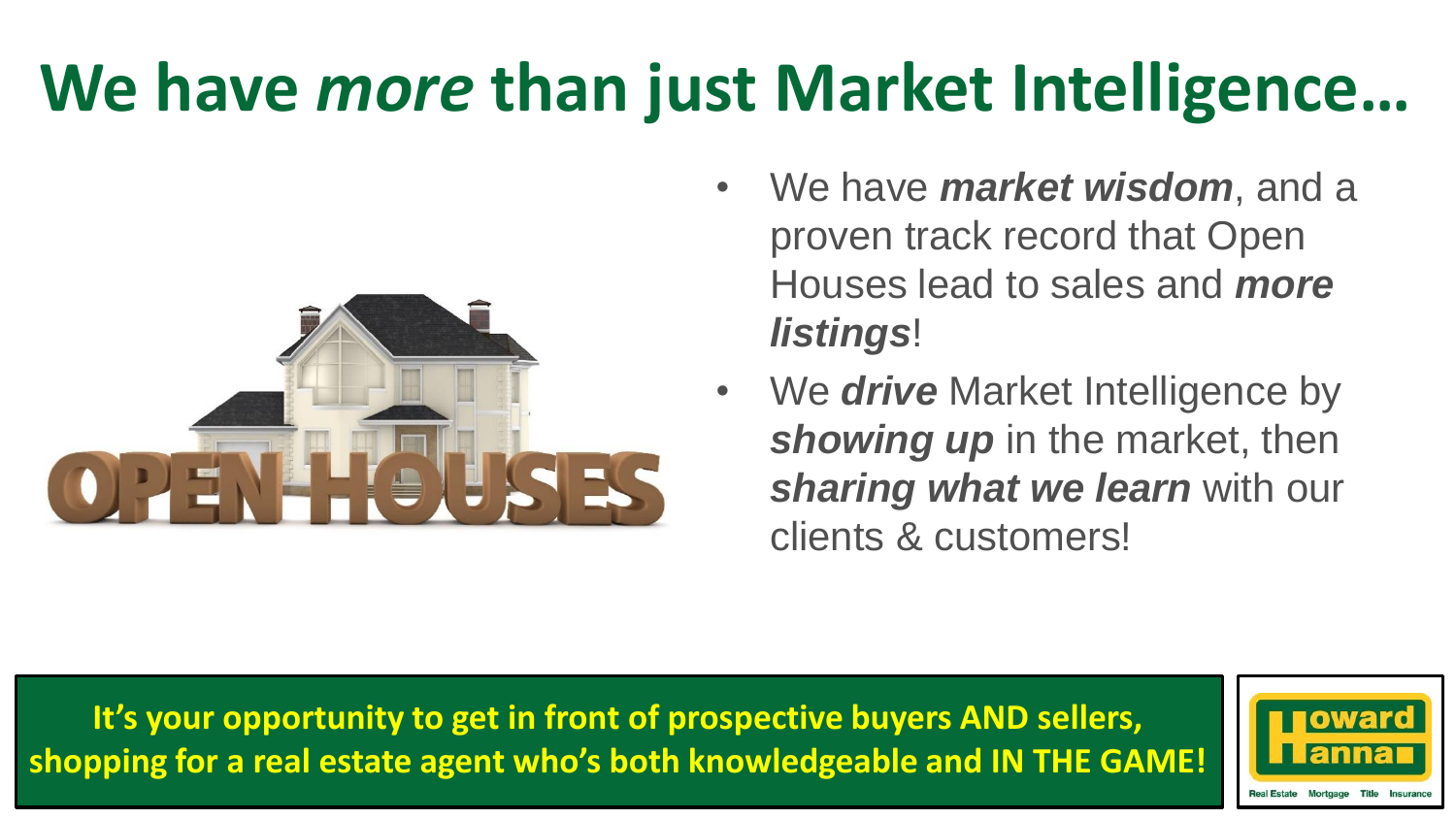

## \* Multiply Your Opportunities \*

**With 4 weekends of** *creating urgency* **&** *bringing wisdom* **to the marketplace!**

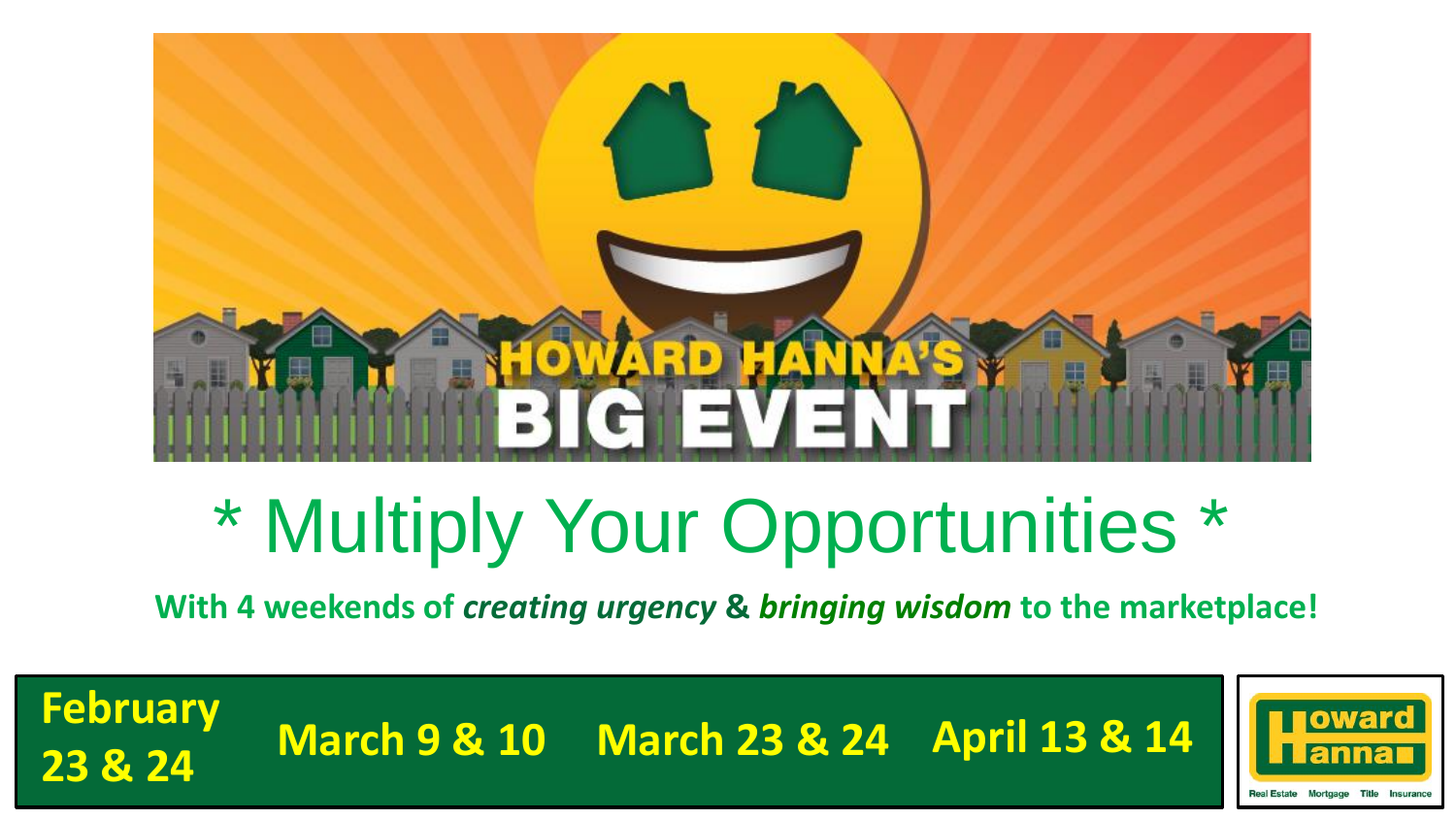### **Create Urgency with Sellers!**



- Call **potential sellers** and have them **list NOW** to take advantage of the first event on **February 23 & 24**
	- **More buyers** will be in the market that weekend
	- Many homes sell prior to the open house for fear of increased buyer competition
	- Howard Hanna is spending thousands promoting our Big Event! Why not capitalize on the momentum we've created, without any added expense to the seller?!
- Call **current sellers** to discuss **a plan and price repositioning** for the Big Event

### Get ahead of the *traditional* **"Spring Market!"** It's already here!!

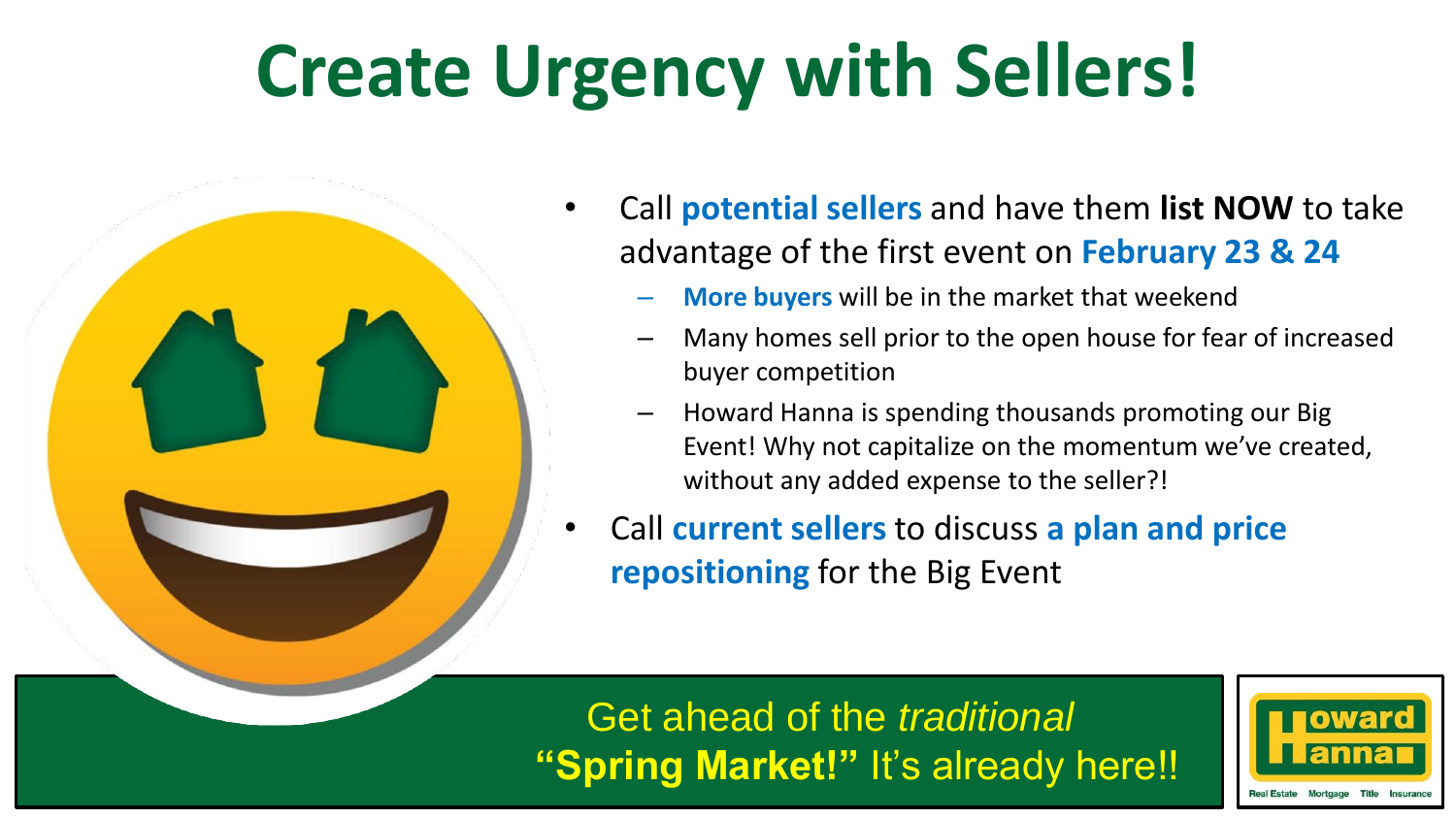### **Create Urgency with Buyers!**

Call potential buyers NOW to let them know **new inventory** will be hitting the market in preparation for the first event on **February 23 & 24**!

#### **Talking Points:**

- Take advantage of the recent dip in interest rates *now –* qualify to **buy more home for less money!**
- If there's a home they've been considering, they should **write an offer** *now*, before competition increases the week of The Big Event!
- Many homes will sell prior to the Open House, for fear of **increased buyer competition**…so savvy buyers will know to act quickly!

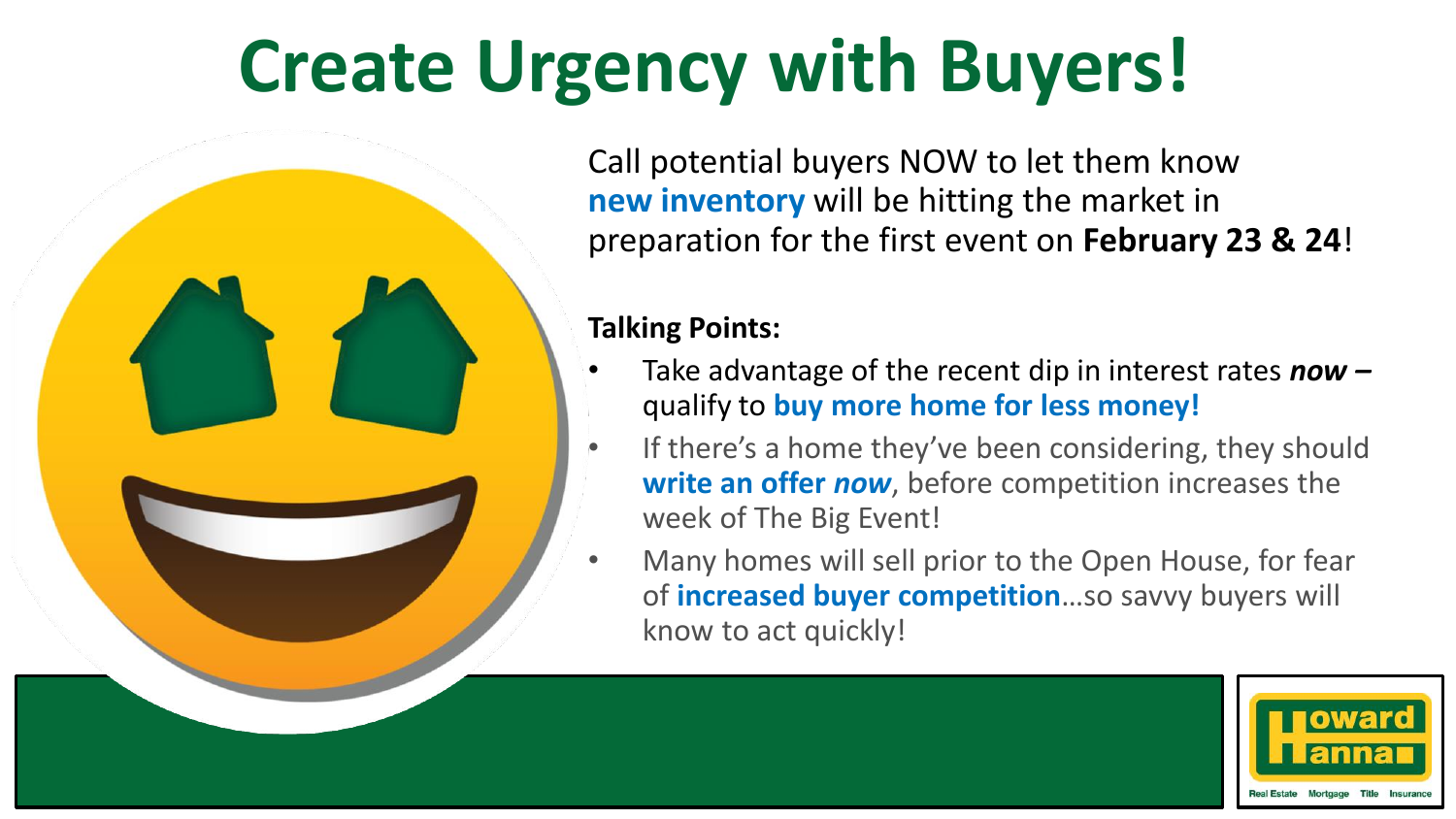### **Increase Your Market Exposure!**



- Commit to holding a minimum of 1 or 2 Open Houses on **both Saturday & Sunday** of each Big Event!
- Send **teaser eMails** to all your past visitors in Open2Close, promoting this unique opportunity
	- Not using Open2Close yet? No time like the present but in the meantime, **send eCards** to all your past visitors promoting the Big Event!
- Send **neighbor invites** to the **5-5-10 or the 10-10-20**, inviting neighbors to attend your Opens (and invite them to bring their friends!)
- Create a **video**, promoting your Open House
	- Post it on **social media** earlier in the week
	- Do a **Facebook Live "sneak preview"** the day of The Event!

### **Use the Events to** *show* **your professional skill!**

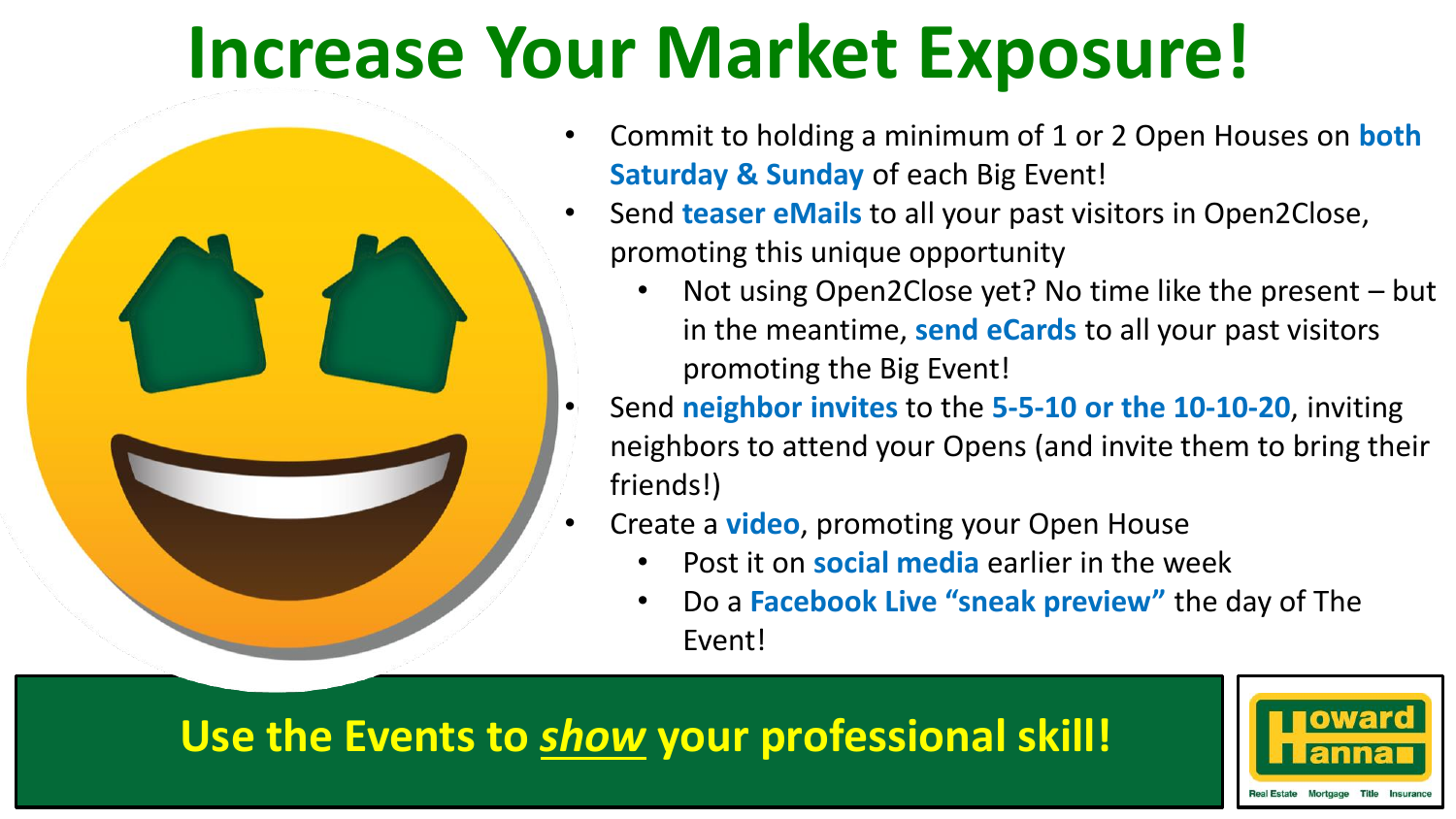

## **Prepare!**

- Create your **highlight sheets**, & have your Mortgage Loan Office create **finance sheets**
- Send **dynamic eCards** to your past buyer & seller clients through your custom eContacts groups
- Hang **riders** & post **Open House signs** early in the week
- Assemble **home buyer & seller hando**uts that are not specific to the property

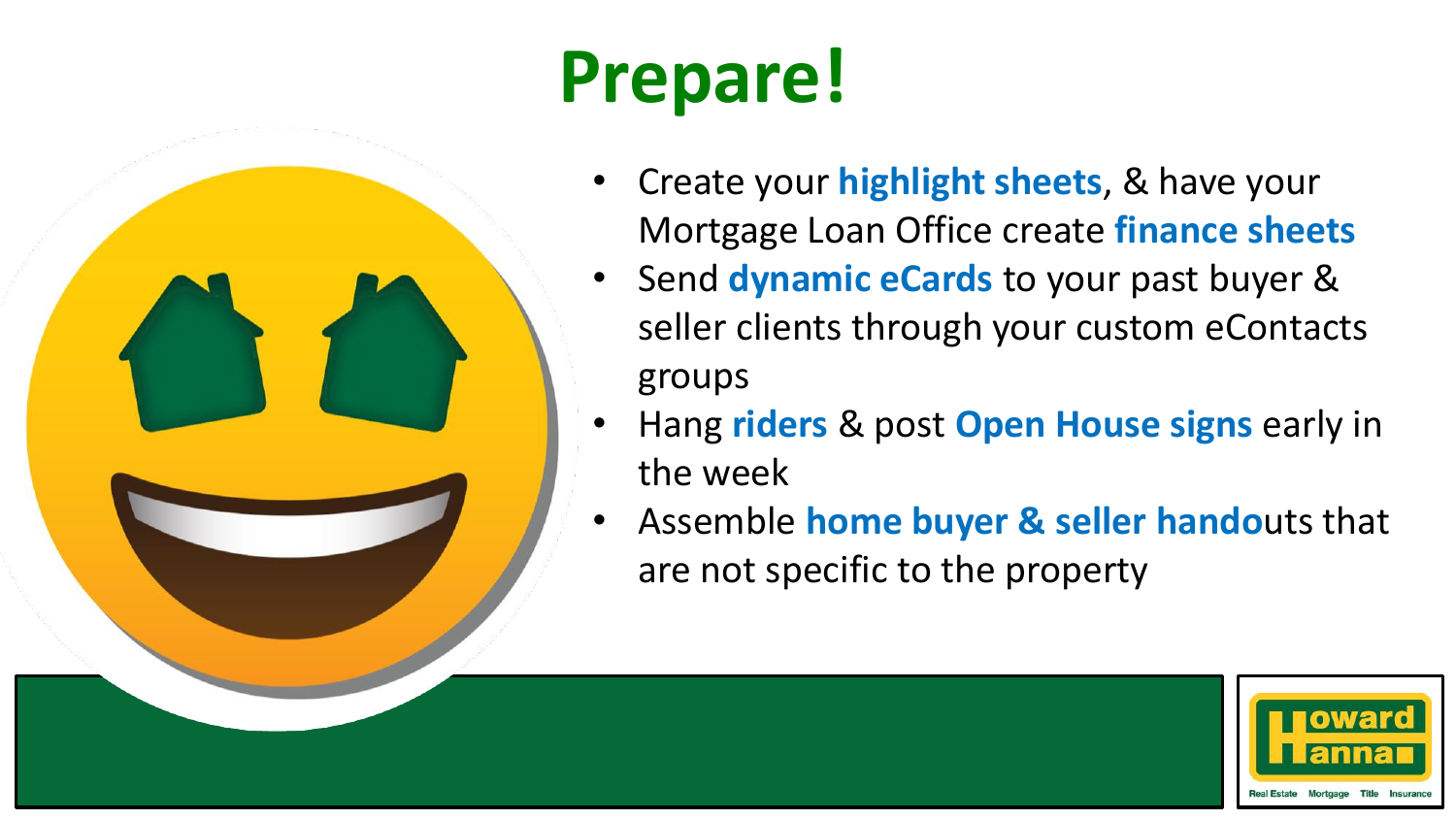## **Prepare!**

- Visit **Expired listings** in the area and drop off personal invitations
- Drop off personal invitations to **FSBOs**
- Run the **market info** for the neighborhood & price range so you're well-versed in alternative options in the market
- *What else?!?*

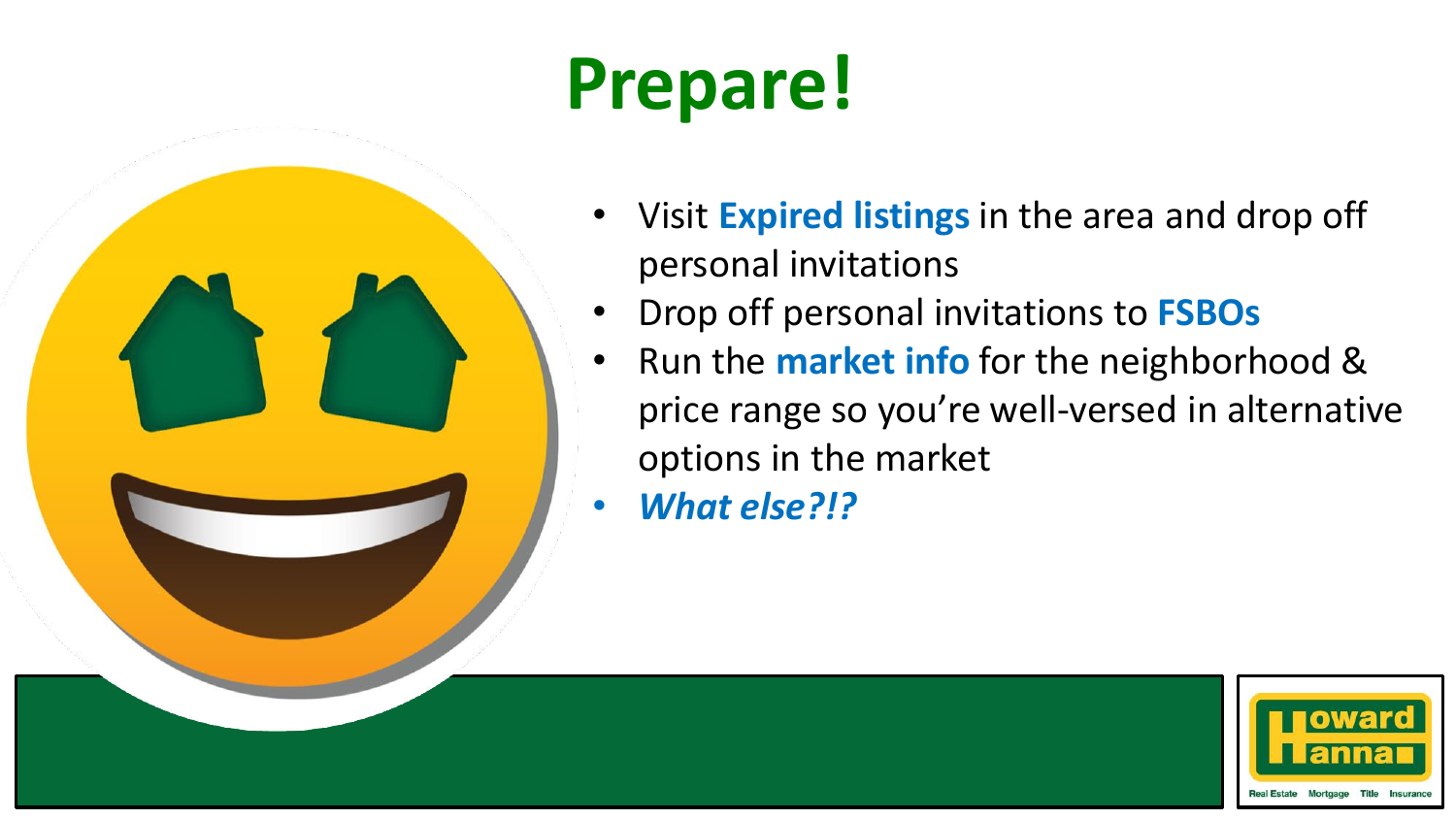## **The Dialogue**



- **Welcome guests** with a smile & thank them for visiting
- Ask them to **sign in on Open2Close** as a courtesy to the Seller, who would like to know who's been through the home today
- **Ask how this home compares** to others they've seen: "What does it have that you like? What is it missing?"

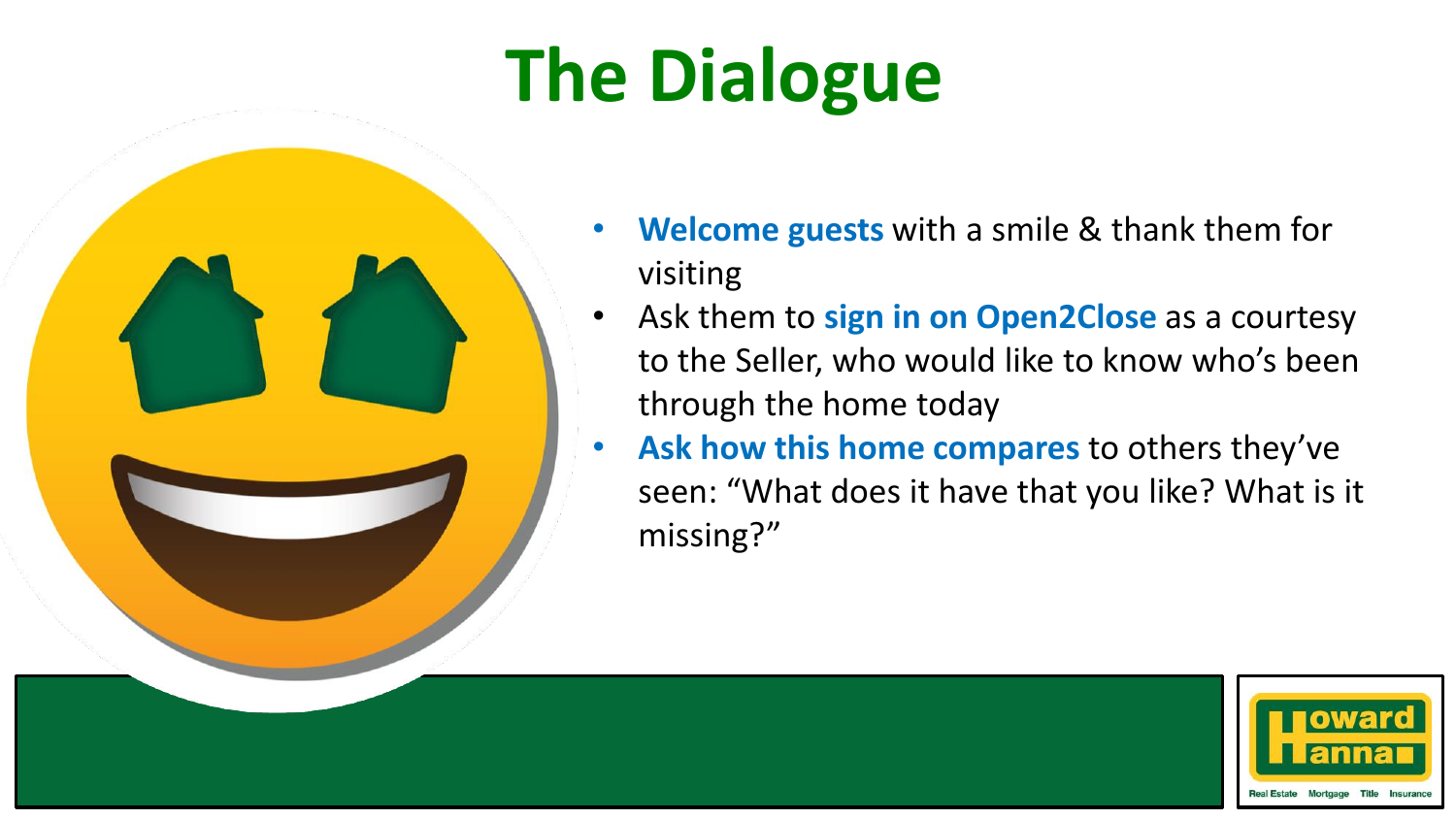## **The Dialogue**

- Have you just been looking online & visiting opens? I be you're frustrated because it probably seems like there are no new listings coming on the market.
- That's because each week in my sales meetings, the agents in my office let us know about the homes they're getting ready to list, and we're able to schedule appointments for our buyers.
- We sell the properties before they even hit the market! So if you're just looking online and at opens, you're really missing an opportunity.

**Tell me again what you're looking for, so I can keep my ears open and let you know about new inventory before it hits the market!**

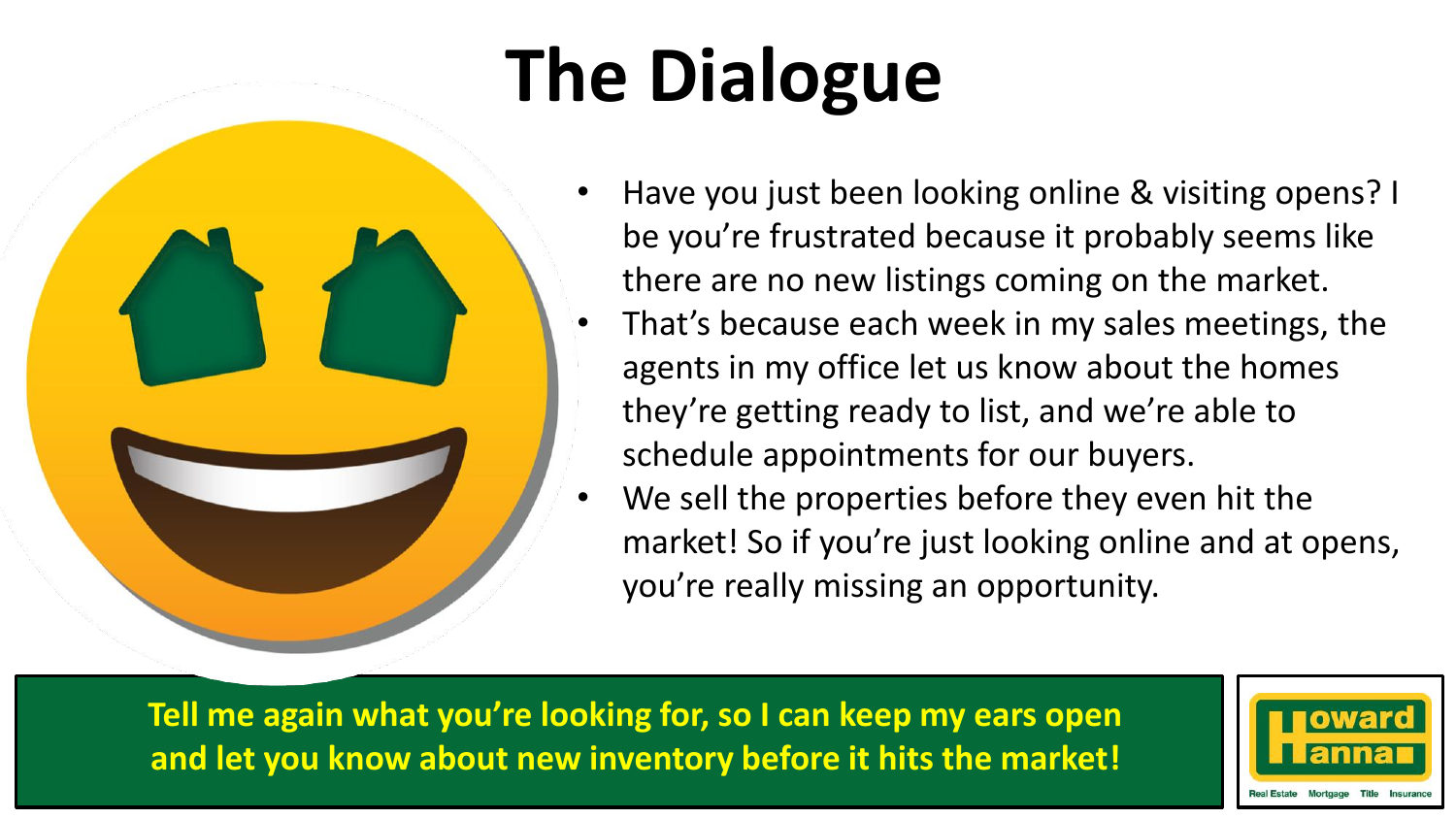## **The Follow Up**



- **Open2Close will automatically send a thank you email** for attending the open, register the visitor in **RealScout** and add the person into your **Engage CRM** to help you stay in contact
- Tweak their **search parameters in Real Scout** based on your conversations at the open
- Look up their **social media profiles**  do you have any friends in common? Do they have any particular interests? This information helps you **build your client relationship**!
- Pull some information about each visitor's current home, and send them information about the **market activity** and demand in their neighborhood

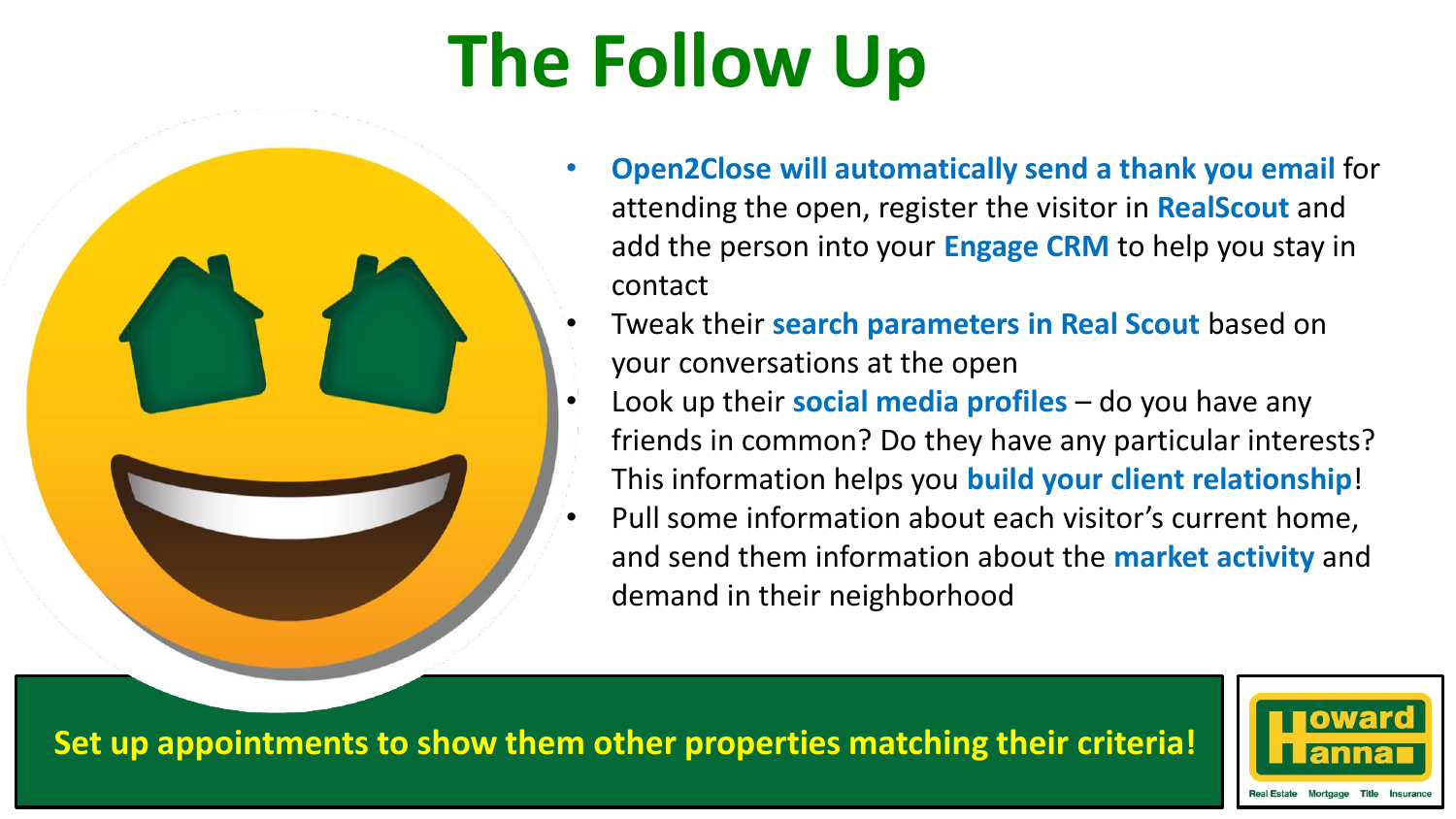### **A Few Notes about Open2Close**



- **93%** of visitors leave their contact info, email or phone number
- **96%** leave their email address
- **73%** leave their phone number
- **69%** leave their email *and* phone number
- **49%** are verified contacts with social media profiles pulled
- **71%** are unrespresented
- **48%** of visitors have a pre-approval